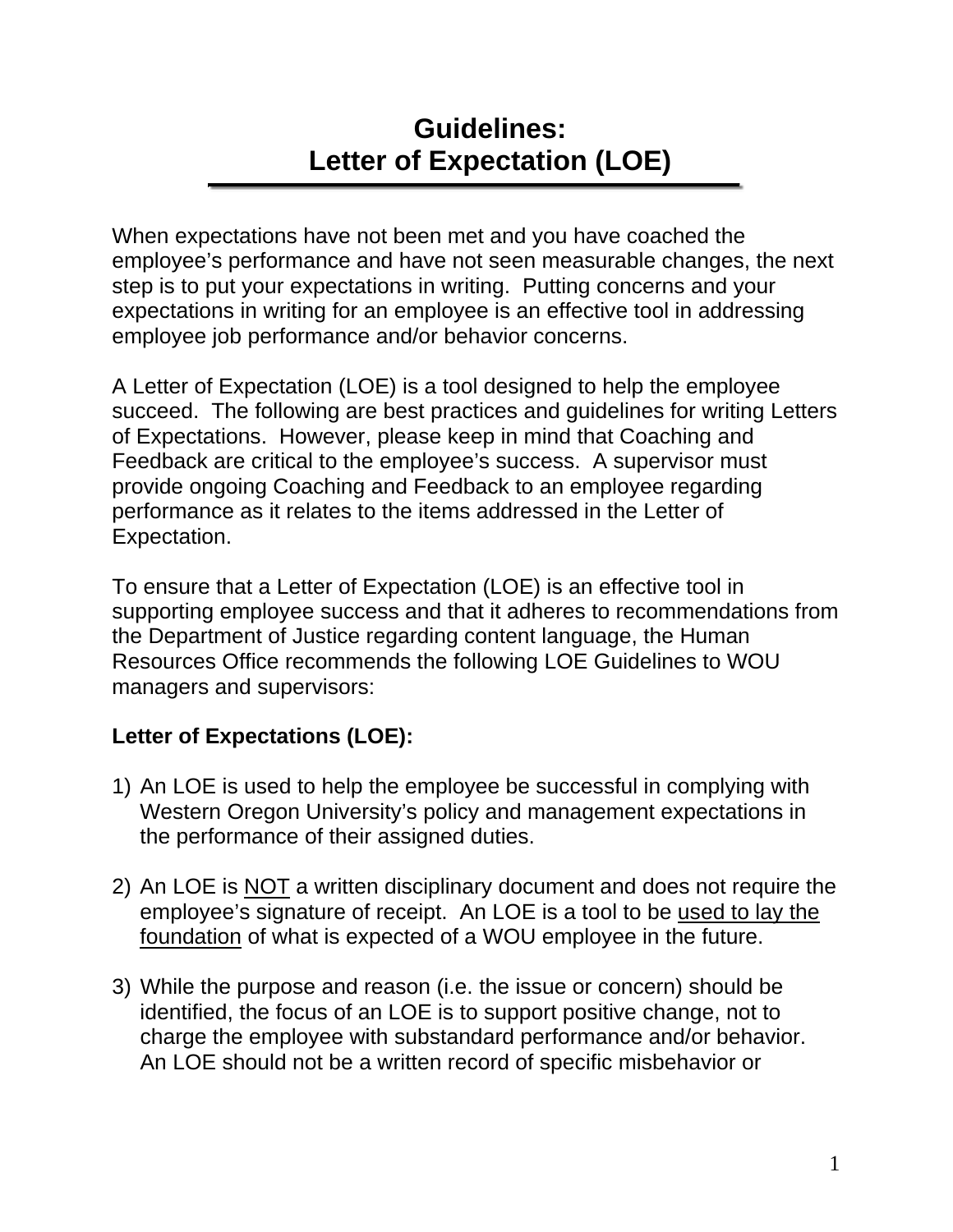- 4) Depending on the specific reason for the LOE, it is important to clarify:
	- a) What the employee must do to succeed (i.e. the Unit's Workplace Expectations and Performance Standards needing to be met).
	- b) If employee behavior needs to be monitored for improvement over time.
	- *c)* If an Employee Support Plan is being used in conjunction with the LOE. *(Note: an Employee Support Plan is used to address Performance Standards, and is not used to address Workplace Expectations. An Employee Support Plan establishes objectives to help the employee meet performance expectations/standards within an identified timeframe. If considering the use of an Employee Support Plan, please consult with the Human Resources Office.)*
	- d) If the severity of the issue is such that it requires the employee to correct job performance on an immediate and permanent basis, supervisors/managers should contact the Human Resources Office to discuss the situation before any action is taken.
- 5) Supervisors/managers must schedule follow-up discussions with the employee to again review the expectations set forth within the LOE and note the employee's progress in meeting or exceeding the expectations.
	- a) Documentation of the employee's progress should be attached to the LOE for the remainder of time that the LOE is in the supervisor's file. The employee may also provide a written response in addition to the progress update resulting from the follow-up discussion(s).
	- b) If an Employee Support Plan is utilized to document the employee's progress, it is to be kept in the supervisor's file with the LOE and should be reviewed during follow-up discussions.
- 6) It is important to note the LOE and supporting documentation (Employee Support Plan, notes, etc.) is to be maintained in the supervisor file, not in the employee's official personnel file.
- 7) Retention for a LOE and supporting documentation is generally 2 years. Supervisors/managers may remove a LOE and supporting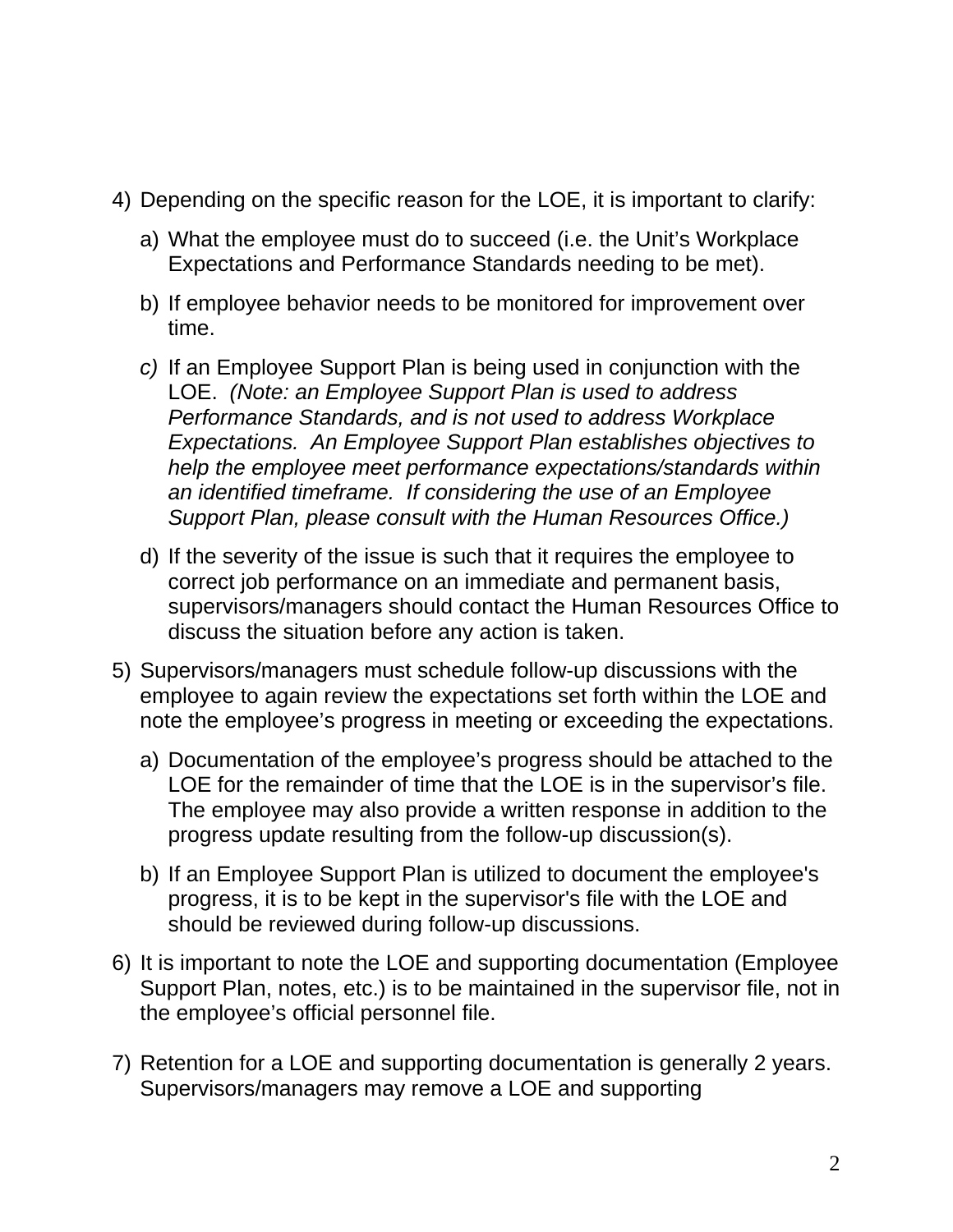- a) An employee may request that the LOE and supporting documentation be removed from their supervisor's file. However, a decision to grant the employee's request will be made based on the individual facts related to each request with the earliest possible removal date being their next performance review date, or at least 6 months from the date the original concern is resolved. To follow-up on an employee request for early removal, supervisors/managers should always contact HR for guidance.
- 8) If an employee feels the foundation of the LOE is not accurate, he/she should work it through with their supervisor. It is important to remember that the LOE is an informal document, and a written opportunity for management to reaffirm Performance Expectations/Standards and Workplace Expectations. It is recommended that the LOE summarize concerns already verbally expressed to the employee and formalize those expectations and standards related to concerns previously discussed (**No Surprises**).

The Human Resources Office will work with supervisors and managers to support following these guidelines by:

- Using these guidelines in consultation with managers, supervisors and employees.
- Including these quidelines as recommendations in future management training materials and curriculum.
- Posting these guidelines on the HR Training web page.
- Posting a "suggested" LOE template materials on the HR Training web page.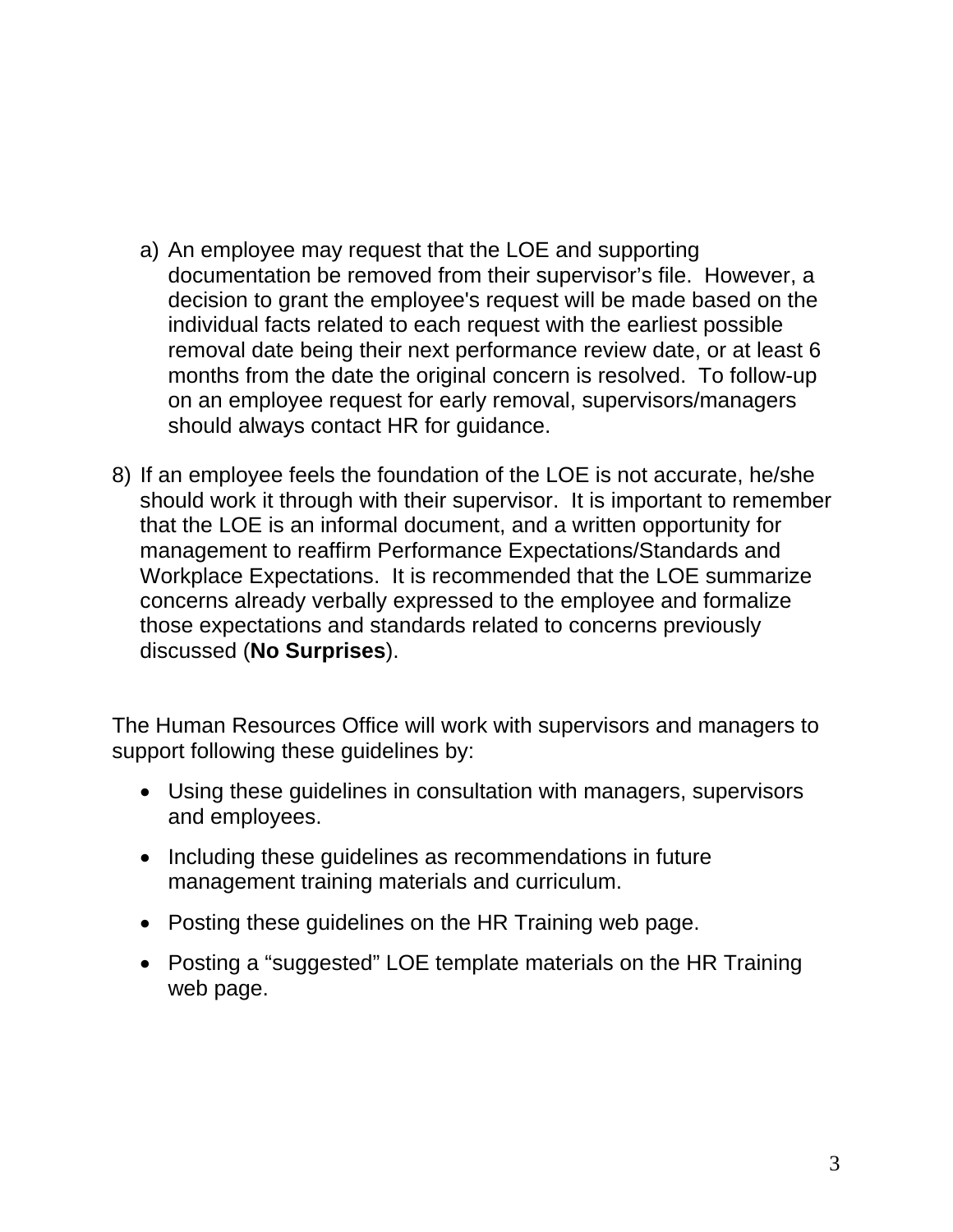#### **Letter of Expectation – Narrative of "Suggested Style" Template**

#### **1st Paragraph – Purpose**

The first paragraph should be a boilerplate that explains the purpose of the Letter of Expectation (LOE). It should state that the LOE is clarification and confirmation of discussions between management and the employee about behavioral or performance areas needing improvement. In and of itself, this LOE is not a formal corrective action; it should be noted that the LOE is not included in the official personnel file, but is kept only in the supervisor's working file.

# **2nd Paragraph – Concern**

This paragraph should explain what behavior or performance standard is of concern and in relationship to management's expectation of the employee. It is important that examples and observable behaviors are used in this section to describe the areas of concern. Do not use general terms such as 'professional behavior' or 'bad attitude.' However, it is also important that specific dates and instances of the employee's specific performance are not cited. Emphasis should be on management's expectations and performance standards, not charging the employee with inappropriate behavior or substandard performance.

## **3rd Paragraph – History**

This paragraph should include the dates of discussions with the employee about the area(s) of concern, and a summary of each conversation. It should also include information on the actions that have been taken to support the employee's improvement in work behaviors or job performance, such as coaching and counseling, or the development of an Employee Support Plan to support the employee being successful.

#### **4th Paragraph – Expectations**

This paragraph should list each of the specific expectations needed to address the area(s) of concern and describe short-term future actions to be taken such as training and monitoring of behavior or performance. A date should be included in this paragraph for a follow-up meeting with the employee to review the employee's progress.

## **Closing Paragraph(s)**

In closing a LOE the supervisor should offer to meet with the employee and answer any questions he/she may have and reaffirm the supervisor's